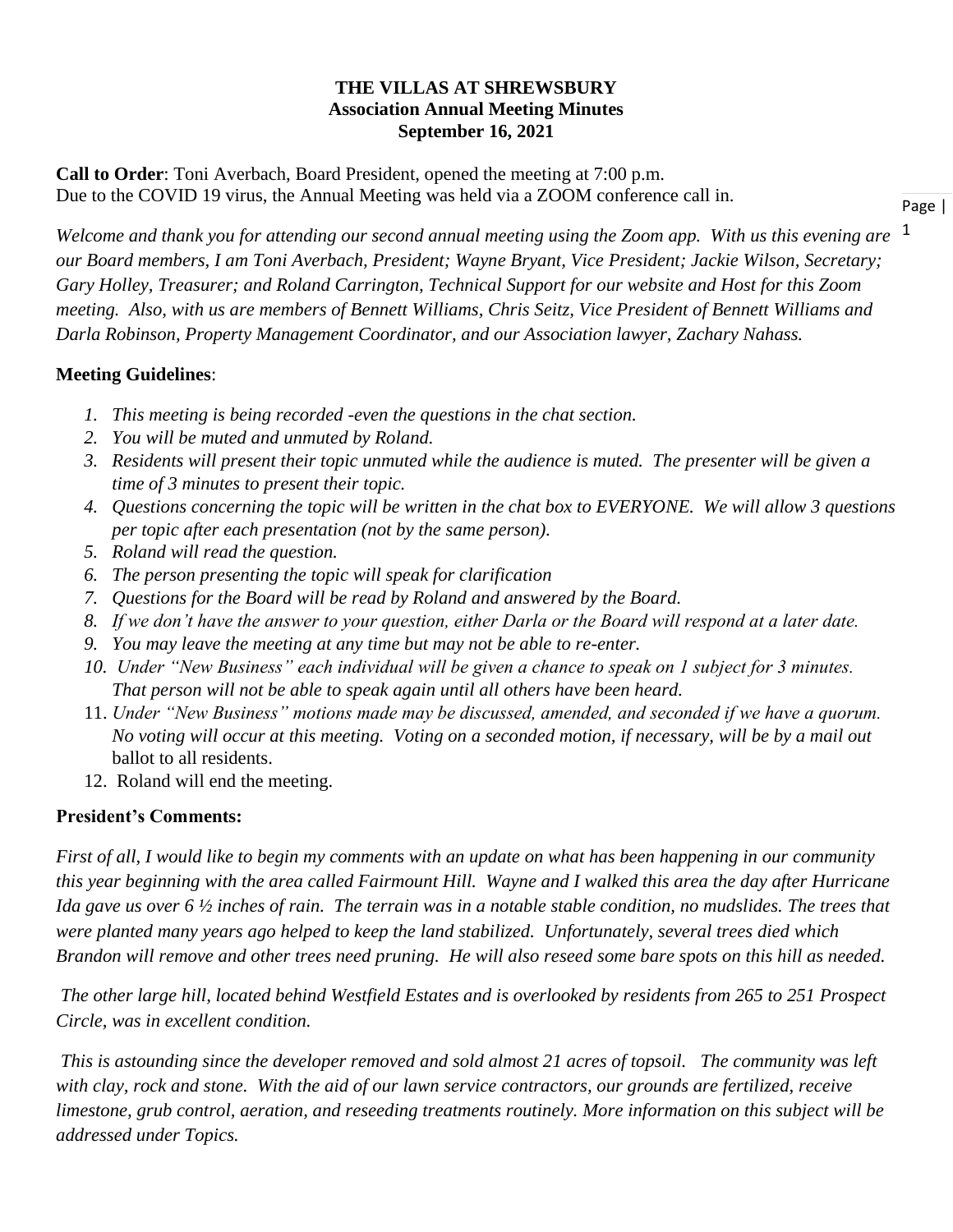*Next, we had 15 groundhogs eliminated which were living mostly around the cemetery area, behind the homes 233 Prospect Circle to 199 Prospect Circle, and on the side near Kinsley's property. Larry, our groundhog trapper, is extremely knowledgeable at his job, reasonably priced, and has been serving our community for many years.*

Mike Lucas is slowly coming to the end of his water vault cover painting project. He has done an incredible job Page | 2 *in bringing beauty to the covers. This was a tedious and time-consuming task with an amazing outcome. Mike carefully dug around the grass surrounding each vault in order to unlock the cover. After the cover was removed for painting, he visually looked to make sure the shut off valves were not covered over with dirt. He painted and replaced the cover over the vault; then, applied new topsoil and Scott's Patchmaster around the cover.*

*Mike did this as a volunteer and with much gratitude we thank him for his time and effort.*

*Incidentally, as far as I know we have previously had 2 units that experienced a water leak near their home which required the underground water valve to be shut off. The unit owner is responsible for leaks from the vault cover to their home. You call a plumber not the water company. The water company is responsible from the cover to the street. The Association is not responsible for the care of the water shut off valves, but we do have a tool to turn off the valves should an emergency arise and you have trouble reaching a plumber.*

*Out of a total of 90 homes, 74 residents have replaced their 3- tab shingle roofs with the Architectural style shingles. We have high winds which have affected the 3-tab shingles. The Architectural shingles have a 40 year lifetime as opposed to 20 years on the 3-tab and it also has a higher wind resistance. We try to encourage the remaining roof replacements be Architectural rather than 3-tab.* 

*Both the Architectural and Landscaping Committees have asked residents when submitting an RFA (Request for Approval) on any project to give them sufficient time, at least 10 days or more, to review the request; visit your home, if necessary; and send their recommendation to the Board. The Board in turn needs time to review the committee recommendation; visit your home, if necessary, before giving approval to the resident. Thank you to all residents who email Darla when you are ready for final inspection. Welcome to Linda Weber who recently joined the Architectural Committee.*

*The Rules and Regulations are in constant revision. Did you know we have our documents including the R&Rs on our website? Website rules have been updated. If you can't find your book at home, go to tvillas.org to find the complete list.*

*Please note, there is a little icon in the shape of a sheet of paper next to certain rules. The icon means you need to submit a request for approval (RFA) before beginning a project.*

*We talked about rule 44 last year. Residents may use the common area to entertain, have a party or play games but you must have prior approval from the Board. The Board will share guidelines for common area use once you contact them by email for approval. Fireworks was added to this rule. PA Law HB 542 states fireworks cannot be discharged on private property without express permission from the Association. A person cannot discharge fireworks within 150 feet of an occupied structure. Our rules now clarify that fireworks are not permitted on common grounds or anywhere at the Villas.*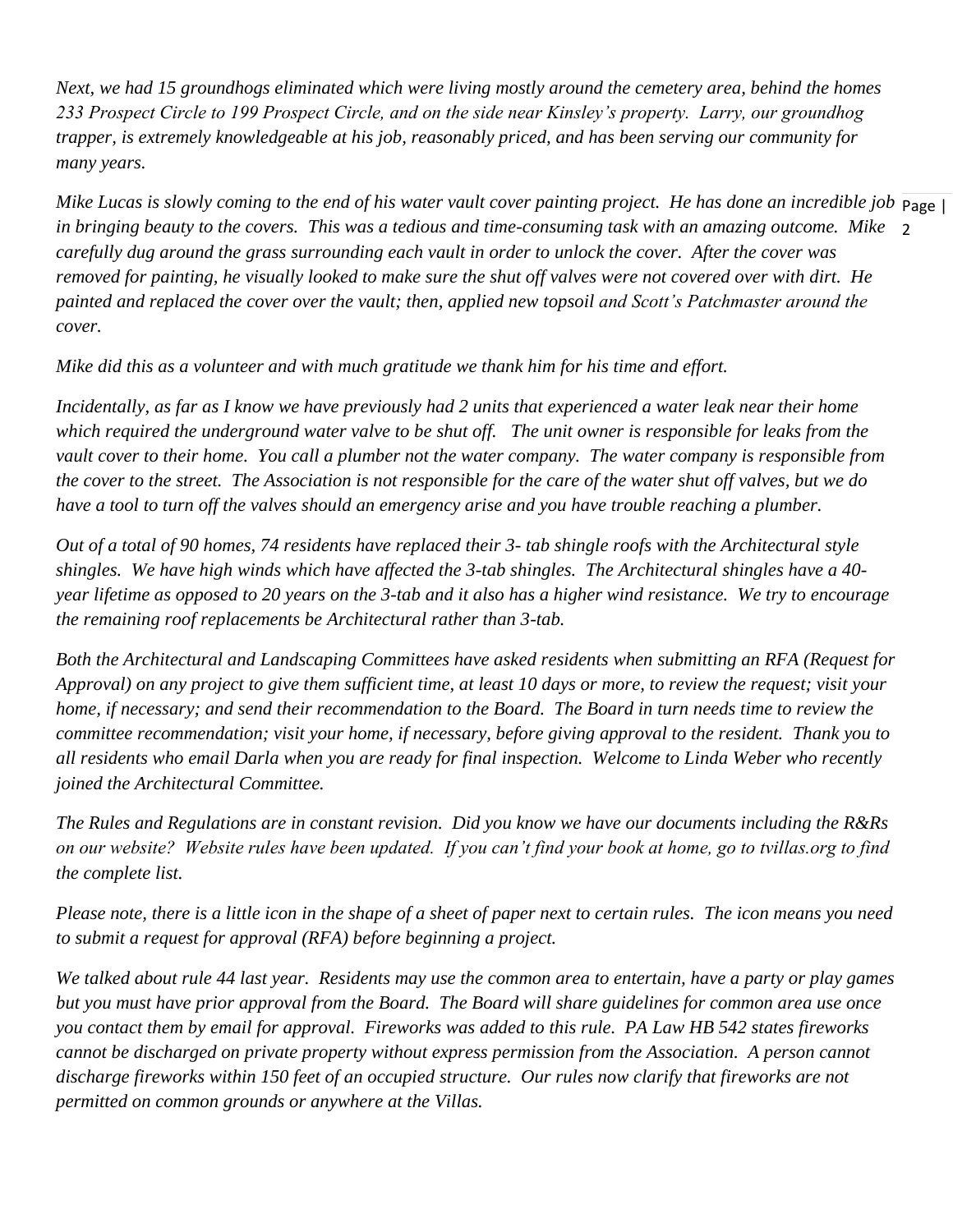*Finally, you can call Bennett Williams (Darla). But the quickest response you can receive from them is through email because of the dynamics of the work force. They manage many properties and are in and out of the office. So, the best way to communicate to them is through email. There is documentation for them to follow up on.*

### **QUORUM**

Page |

3 Quorum was met with 19-unit owners represented on the Zoom call. (Note: One additional unit owner signed on later in the meeting).

**MINUTES FROM SEPTEMBER 17, 2020 –** no corrections were reported and therefore minutes are approved.

## **PROPERTY MANAGEMENT REPORT**

Darla Robinson reported that Bennett Williams' is operating under the Board's direction and is here to help homeowners. We collect dues, pay invoices, send financials to the Board each month, assist with collections if needed, perform all the mailings to the community, prepare resale certs, and approval requests are submitted through BW for documentation purposes. It is our pleasure to assist homeowners and work with the Board.

## **TREASURER'S REPORT**

Chris Seitz reviewed the yearly financial report that was mailed previously to the community.

The financial report sent out previously had a typo. On the  $2<sup>nd</sup>$  quarter report on second page under the adjustments the first item, Cash Other. First quarter had a negative  $(\$3.40)$  and the  $2<sup>nd</sup>$  qtr. negative (\$8,992.40). Year to date is (\$89,954.87). We were contacted, and thanks to a resident for pointing the error out. The number for the 2<sup>nd</sup> quarter should be (\$89,951.47). The year-to-date number is correct. The number is a negative because it was taken out of the operating account and put into the money market.

Q –Under income there is a category for Prepaid Income which shows negative numbers can you explain?

A – That is the amount of dues that have been prepaid and when the period comes, the dues are subtracted out.

# **PRESENTATION AND DISCUSSION OF TOPICS**

## **WEED CONTROL-** Presented by Wayne Bryant

*Issues with weeds, Crab Grass front lawns, curbs, driveway edges*

*Our long time Tru- Green representative (Mike McCullar) retired this spring, and we have a new temporary replacement Robert Campbell. I reached out to him and on 8/19/2021, he visited the community.*

*Overall, he though our grass and the lawn contractor are doing a good job with our turf. As with many communities, crab grass is along the curbs, driveway edges and in the front lawns in particular. This happens because line trimmers cut the grass too low or scuff up the soil and during hot and dry season of summer which*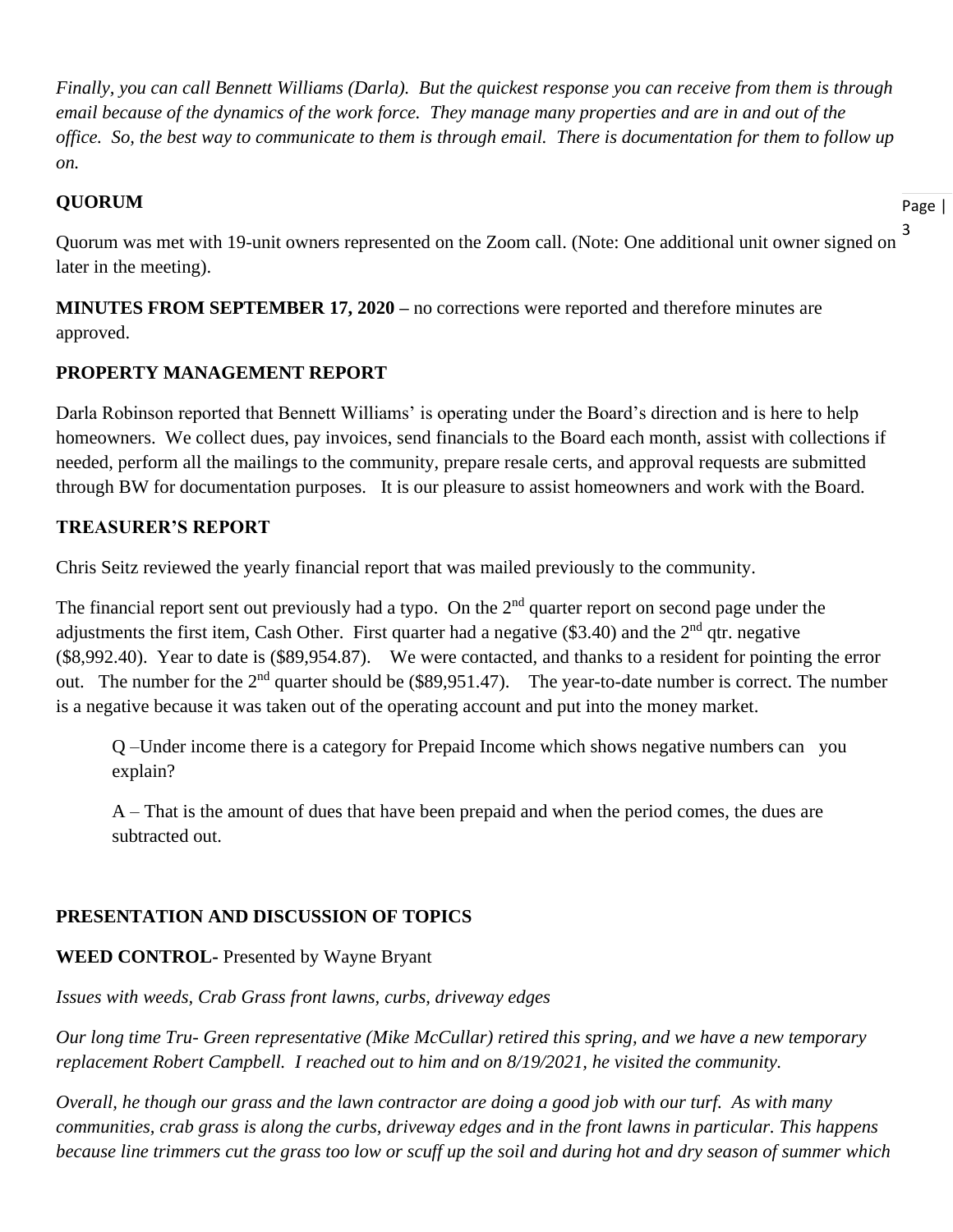*permit the crab grass grows rapidly. Tru Geen will schedule us a free treatment in the next week or so. It was also recommended by Mr. Campbell that we consider adding a summer treatment specifically for weed control of "crab grass prostrate spurge, and other summer weeds." We do apply a pre-emergent in the spring which is effective for 60—90 days which helps control these weeds before the seed germinates. However, once the crab grass begins to show in the areas described, it spreads rapidly.*

> Page | 4

*One other consideration, when the lawn contractor mows other areas, in other locations, his equipment can transfer unwanted weeds to our turf, even if treated. Line trimming should probably not be performed during the periods of late July through August. All of these summer weeds, particular crab grass dies off at the first heavy frost.*

In summary we will discuss with the Board during Budget time if we should apply a mid-summer treatment. Treatment was effective for crab grass after he sprayed.

Q – Does the pre-treatment go on before the crabgrass germinates? Is midsummer treatment a pre-emergent?

A – The Pretreatment only lasts between 60 and 90 days and is applied in early spring. The midsummer treatment would be weed control, not a pre-emergent.

Q – Can the grass not be cut so short?

A – The contractor has raised the blades to about 3-1/2" and he adjusts the height for our community. This can be addressed with Jordan Lawn Care again.

## **Miscellaneous Income Toni Averbach-presenter**

*There was a request that the Board provide information on Miscellaneous Income from the 2020 Quarterly Financials and the YTD 2021 Quarterly Financials.*

*The Miscellaneous Income for January 2020 to December 2020 are as follows: The total amount for miscellaneous income for 2020 was \$3,093.40.*

- \$1800.00 Administration fee for rental units
- \$ 50.00 Donation from a resident for tree planting
- \$ 95.40 Return of meeting room rental fee
- \$ 48.00 Legal fee for collection letter
- \$ 100.00 Snow parking violation for 12/2019 (Rule 37)
- \$ 950.00 ASI fines for weeds/light fixtures
- \$ 50.00 No Architectural review request was submitted and approved in advance

*The Miscellaneous Income for January 2021 to June 2021 are as follows: The total amount for miscellaneous income for 2021 was \$3,360.00.*

- \$1800.00 Administration fee for rental units
- \$150.00 Commercial truck parking (Rule 40)
- \$ 37.00 Certified mail and legal reimbursement
- \$ 137.00 Legal reimbursement
- \$1200.00 ASI fines for lights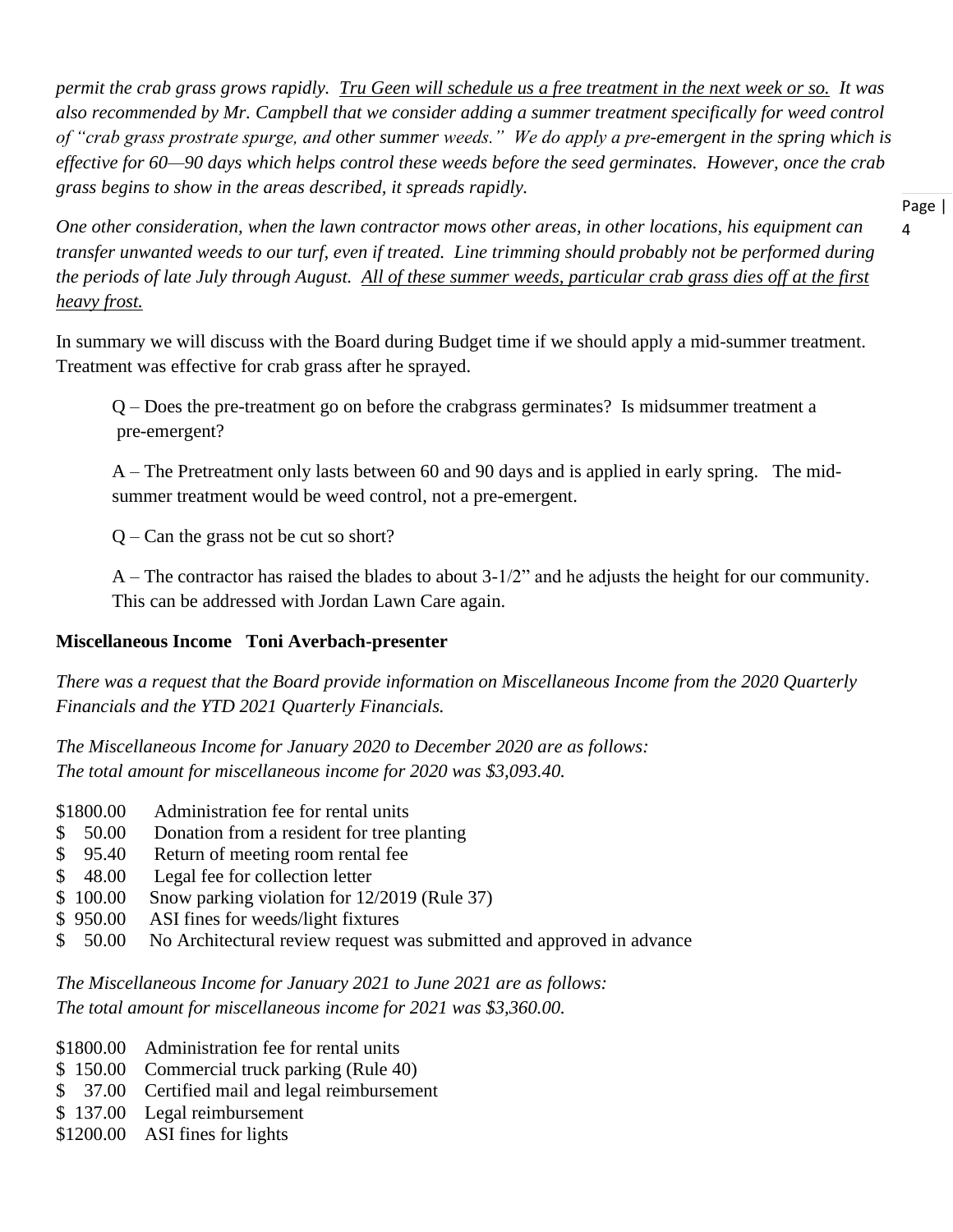### **Street and Lot Parking: (Rules 31 & 37)**

*History on the Two Lots and Street Parking:*

*The lots were not part of the developer's plan as submitted to the Township officials. The developer and Township anticipated residents would use their garage and driveway for parking cars. Today some garages are used for storage.*

Page | 5

*The original plans included a walking path winding throughout the community behind and close to each unit. There was concern for the maintenance of the path, privacy for the owners, and liability issues. The Board appealed to the Township to delete the walking path. In place of the path, two parking areas were provided for guest parking, not to be monopolized by a few owners.*

*In the beginning before the community was complete, there were no restrictions on parking on the streets. When the fire department did a drive-through, the streets were too narrow for parking on both sides. They pushed for no parking at all on the streets.*

*The Board went to the Township for help. The Township engineer recommended acceptable on-street parking which was to allow parking on one side of the street only. Signs were installed and that rule is the same today.*

That is a bit of the history.

### **Current State of TVAS Parking and the Associated Complaints** – Roland Carrington, Presenter

*When each of us moved into the community we all had a minimum of 2 parking spots associated with our property. Some of us have as many as 4. We also have the option of how we use our garage. Some have chosen to use it for parking and others have decided for various reasons to do other things that don't include parking cars.*

*Then there is the street parking and 2 parking lots which has led to questionable parking habits by about 10% of the community. As you know there in no parking on one side of the street throughout the community and when you factor in people not taking full advantage of their pad and garage for parking, the street and the parking lot becomes the recipient of their decision. We regularly hear of people's driveways being blocked. Another we here is multiple cars being parked on the street and in the parking lot by a single resident. Then there is the resident that don't park on their parking pad or in the garage. Another one we encounter is they have more cars then parking spaces on their property. The one car garage and a single parking pad but owns 5 cars. The overflow is on the street and the parking lots. These are just a few of the complaints we hear and would love to hear your thoughts on how to fix it. When trying to get people to be considerate of the situation we have been met with resistance and some not so pleasant conversations. Our current rules 31 and 37 don't adequately address the parking the dilemma we face and is getting worse with each passing month.*

*This community works best when we all work together and that includes everyone taking advantage of their own personal parking within their garage and parking pad. There is only limited parking available on the street and*  in the parking lots. We do also understand there are some good reasons to park on the street. One such way I *can think of is the household with multiple drivers coming and going due to their work schedule and daily activities would mean they have to shuffle their cars constantly to keep them off the street.* 

*We welcome your thoughts and would love to hear your ideas on how to fix this problem.*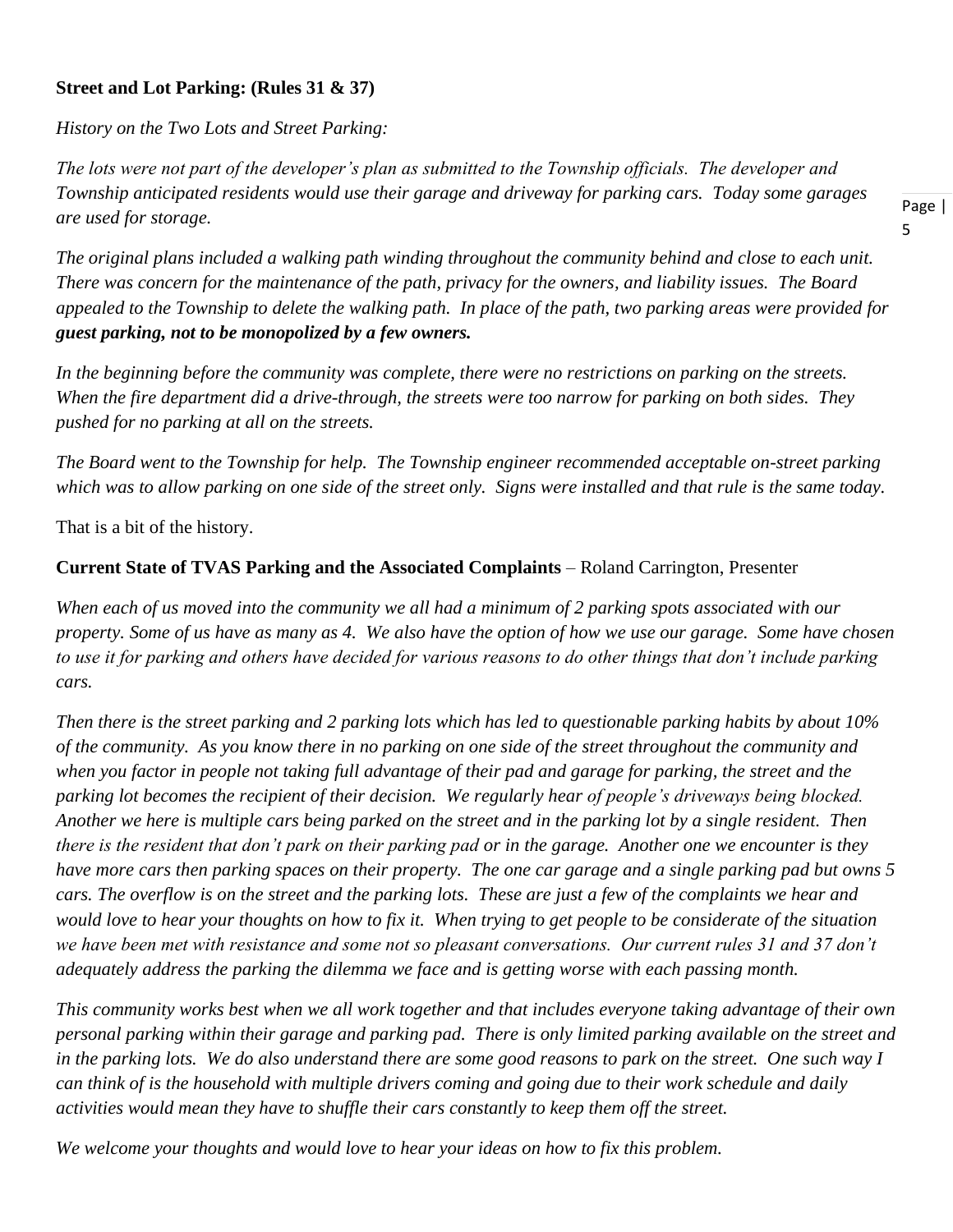Conversation ensued between the Board and residents regarding the parking- comments follow:

Unfortunately, not all neighbors are parking correctly. If you have a legitimate reason for parking on the street or parking lot notify the Board; but, if it's because you don't want to use your garage, you will need to resolve that issue. Community input would be helpful as complaints keep coming in.

Page | 6 Park car in garage and car pad and one in front of the door. If you own more vehicles find another location to park additional vehicles.

Rule 37 states primary parking in your garage or driveway first. This has never really been enforced.

Rule 31 states parking lots are to be for guests and visitors first.

Parking lots should not be used to store your cars. May need to fine to get people's attention.

One car per unit owner is allowed to park on the street.

There are several residents who have multiple cars and not enough spaces at the unit. Letters were sent to those residents without response.

The issue arises when guests have no place to park when lots are used as individual parking spots.

People may park on the hill going up Prospect toward the large lot. But the issue is mainly on the opposite side of the community where the small parking lot is located.

The Board is asking for community input on what should be done to improve the situation.

Suggestion was made to post the parking lot with 'Visitor' signage. If the homeowners violate, they should be fined. Exception may be for a short period of time such as during snow removal.

If on street 5 days or more in front of someone's home and if in visitor parking lot without approval should not be there.

Small parking lot is normally full. Can there be a rule just for that parking lot?

Small lot has the most demand. This will be taken under consideration, but the desire is to be fair and consistent with the entire community.

Residents should not be using the lots for long term parking.

Some homeowners who have teens and multiple cars are doing a good job juggling their parking. Others in the community however do not follow the rules.

The Board will work on resolution. If the Board does institute a change, they will give residents a period of time (30 to 60 days advance notice to residents) before enforcement.

A suggestion was made to take a survey of the community asking unit owners to explain why they are using the two remote lots. Another resident stated all 90 units had the opportunity to be present at this evening's meeting to provide their input.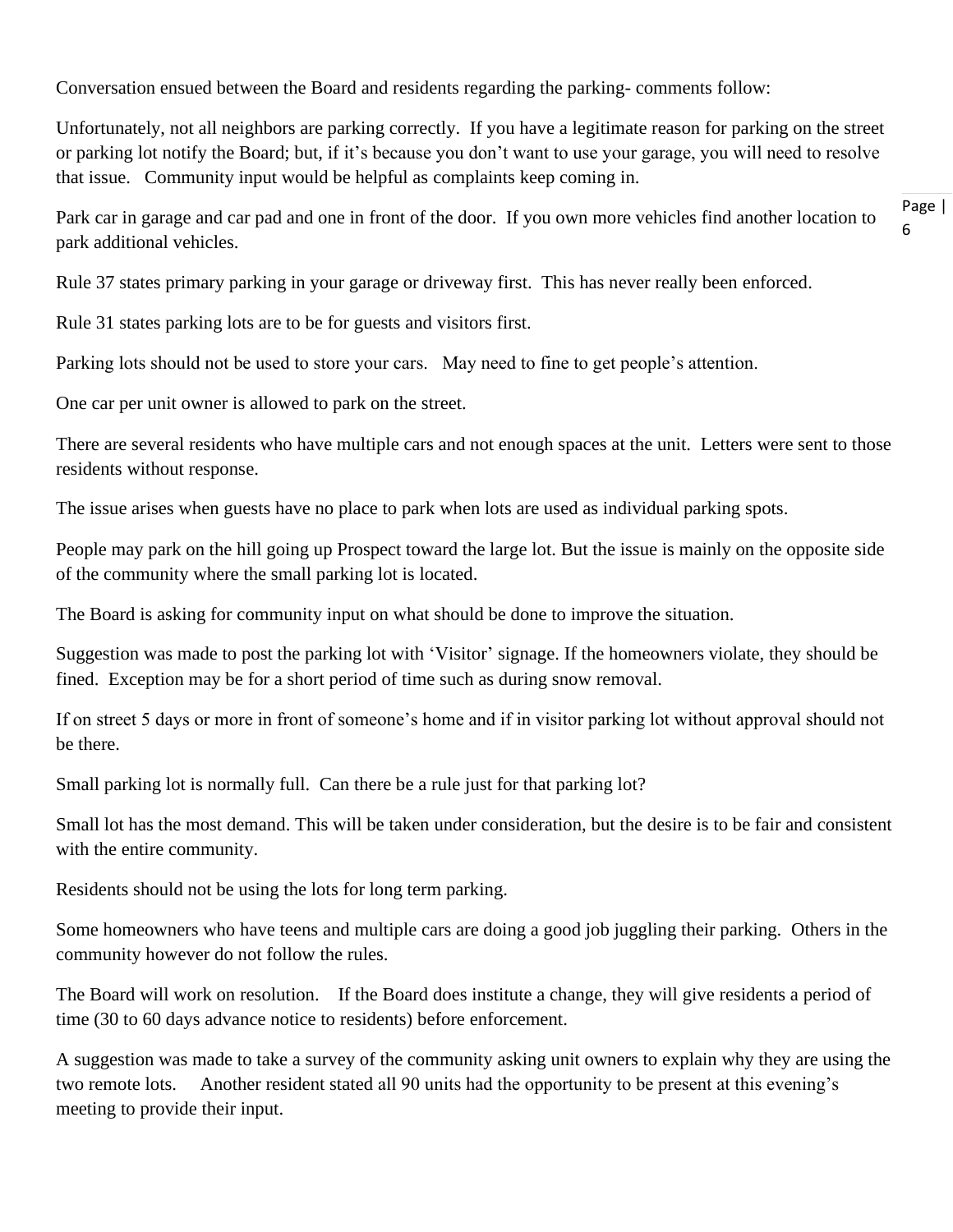### **PAVING OF STREETS-** Wayne Bryant – Presenter

*Several residents have asked me over last several years, do we have current bids to resurface our roads? Our roads are now over 17.5 years since the initial paving, and they are showing wear as one might expect at this point. The Board has been diligent in maintaining the roads by performing seal coating every three years, repairing cracks and two potholes, which has given us longevity of the infrastructure.* 

7 *We had previous bids from other contractors in years past of between 250-300 thousand dollars to perform this work. With the help of Art Rutledge, we were able to obtain two new bids. One bid was from Kinsley and the other from Shiloh Paving. The work needed to be performed on the roads was identical and consisted of:*

- *1. Mill down the road edge (next to curbs) by approximately 1.5 inches, and then mill the remaining portion to a thin point at the peak of the road to .5 inches (DAY ONE)*
- *2. Sweep up debris (DAY ONE)*
- *3. Apply a liquid tack coat of asphalt and then (DAY TWO)*
- *4. Apply a new asphalt topcoat to be rolled to 9.5 mm*
- *5. Place extension risers on all manhole and water valve as needed*
- *6. Seal coat along curbs and paving joints*

*The process would be performed on all of our roads, not parking lots or driveway pads. Kinsley estimated the job to take 2 days, Shiloh 1 week. Price difference was 20 thousand dollars. Because the proposal had time restrictions, and the work is needed, we accepted the low bid from Kinsley. No deposit was required.*

*The work will be performed next spring (April) when asphalt factories open. We will send notices out, but as required all cars must be removed from the streets and no driving on new pavement until the asphalt is "cured"*

*Finally, the best part: The price is \$116,750.00. This money will be dispensed from the reserve funds, and no additional increase in dues is planned for this project. This was the intent of having reserves in the first place. We have not started our budgetary process as of this date. We do expect some increase in cost from other areas in the budget. (Fertilization cost, insurance, etc)*

#### **General Questions and Comments New Business**

Noted: Kingsley paved I-83 and Mt. Airy Road

Q –Isn't this something the community should vote on?

A – It is in the Budget and if inclined you have the opportunity to reject the budget.

This is a representative form of government in the community.

One resident noted he was on the Board 15 years ago and it was decided then to budget for the road repairs over the years so no assessment would be necessary.

- Q What happens if the Budget is rejected?
- A Would have to withdrawal from the paving contract.

Q –– what are the reasons the Township doesn't maintain Roads?

A – The development was first proposed based on private roads which have fewer restrictions – narrower and not the same base and same service as township roads. Villas streets have always been private which have less

Page |